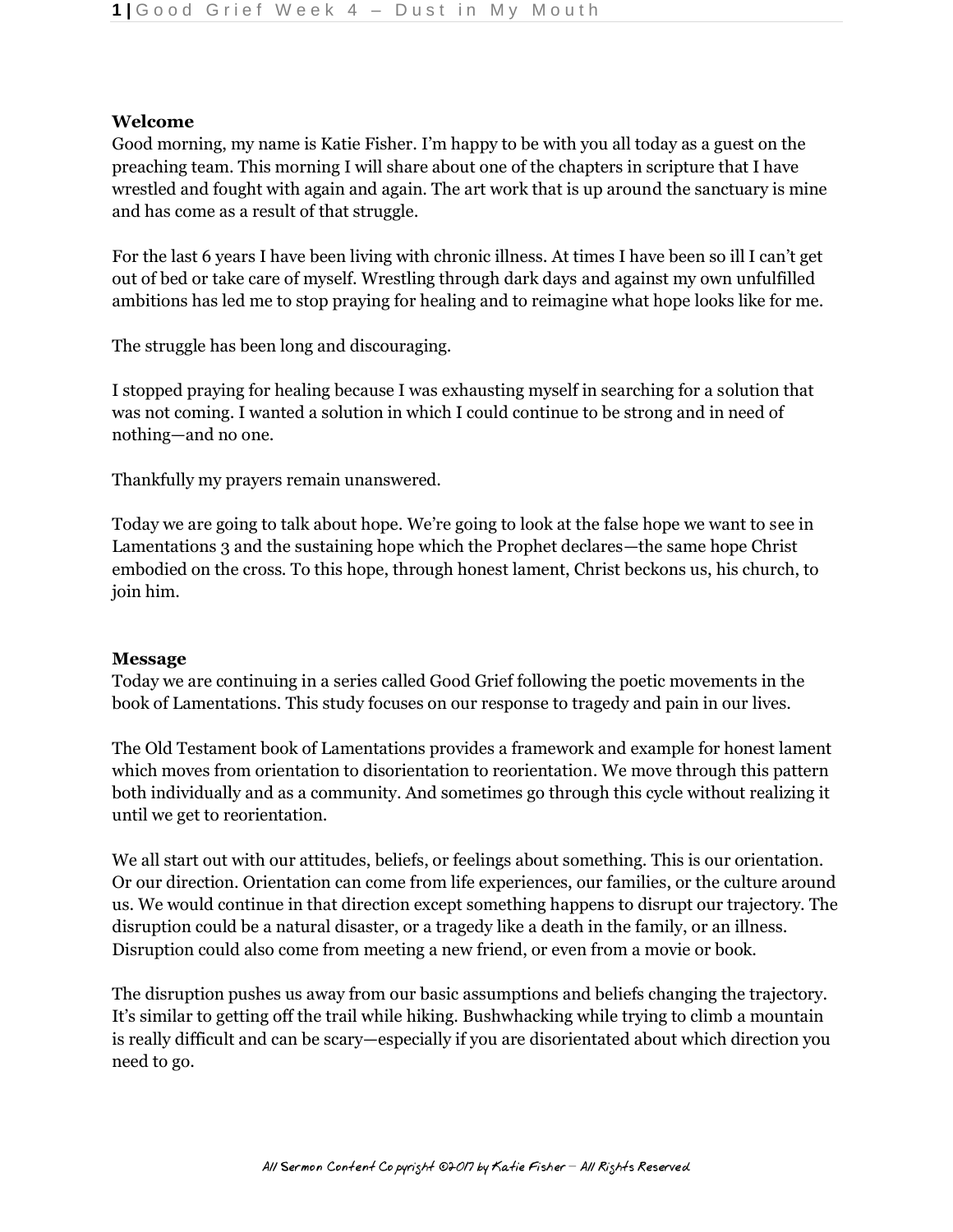Our common reaction to these moments of disorientation in life is to hide them or fear them. In a state of disorientation we are vulnerable. I know I don't like others knowing when I'm vulnerable, scared, or in need. Moving toward community and voicing our fear and pain through Lament helps us sit with the tension of disorientation.

Reorientation happens subtly, or even by surprise. Somehow while following a faint path through the trees it turns into a proper trail and leads to an opening. We often rejoices in the relief on the other side of disorientation. We find things that make us feel like the disorientation was worth it.

But we don't lament *so that* we can be reorientated. We lament because we are humans with complex emotions and *not lamenting*, not having an outward expression of pain and sorrow, suppresses part of our humanity. Through lamenting we find a better, deeper wholeness.

Honest lament is where sustaining hope and life-giving community live. Neither hope nor community can be gained by avoiding or covering over pain, suffering, or disorientation about the events in our lives.

The book of Lamentations, an Old Testament book written by the Prophet Jeremiah, details the cries of lament from Jerusalem as it falls in a siege to the Babylonians.

There was a photo that went viral a year or so ago of a little Syrian boy. He was covered in dust from the rubble of his city and blood from a head wound. He sat on a chair in an ambulance in shock. His hands together on his lap and a blank stare on his face.

When I say that Jerusalem had fallen in siege to the Babylonians imagine the devastation we see coming out of Syria—and so much more. Lamentations says kids fainted in the streets out of hunger. Their skin clung to their bones. The people of Jerusalem were walled in on all sides trapped between the memory of what their lives and city had been and the black abyss of a forsaken future.

This collection of five poems takes up the metaphor of a woman to describe the city of Jerusalem. The city wrenches in agony, and a poet, the prophet of the Lord, stays within its broken walls. Only this poet attempts to get close. He sits with her. Yet, she turns her face away and refuses to consider his presence a comfort.

Two weeks ago you listened to the grieving cries of the woman as she sat with her pain. Last week you looked at God's anger and his passionate love which invites us toward life. Turn with me today to Lamentations 3 as we consider together the prophet's complex vision of a sustaining hope.

In those rare moments when our sorrow blocks out our joy and we can't get our lips into the right shape to form a smile we turn to Lamentations 3 and pluck out verses 21-25.

> But this I call to mind, and therefore I have hope: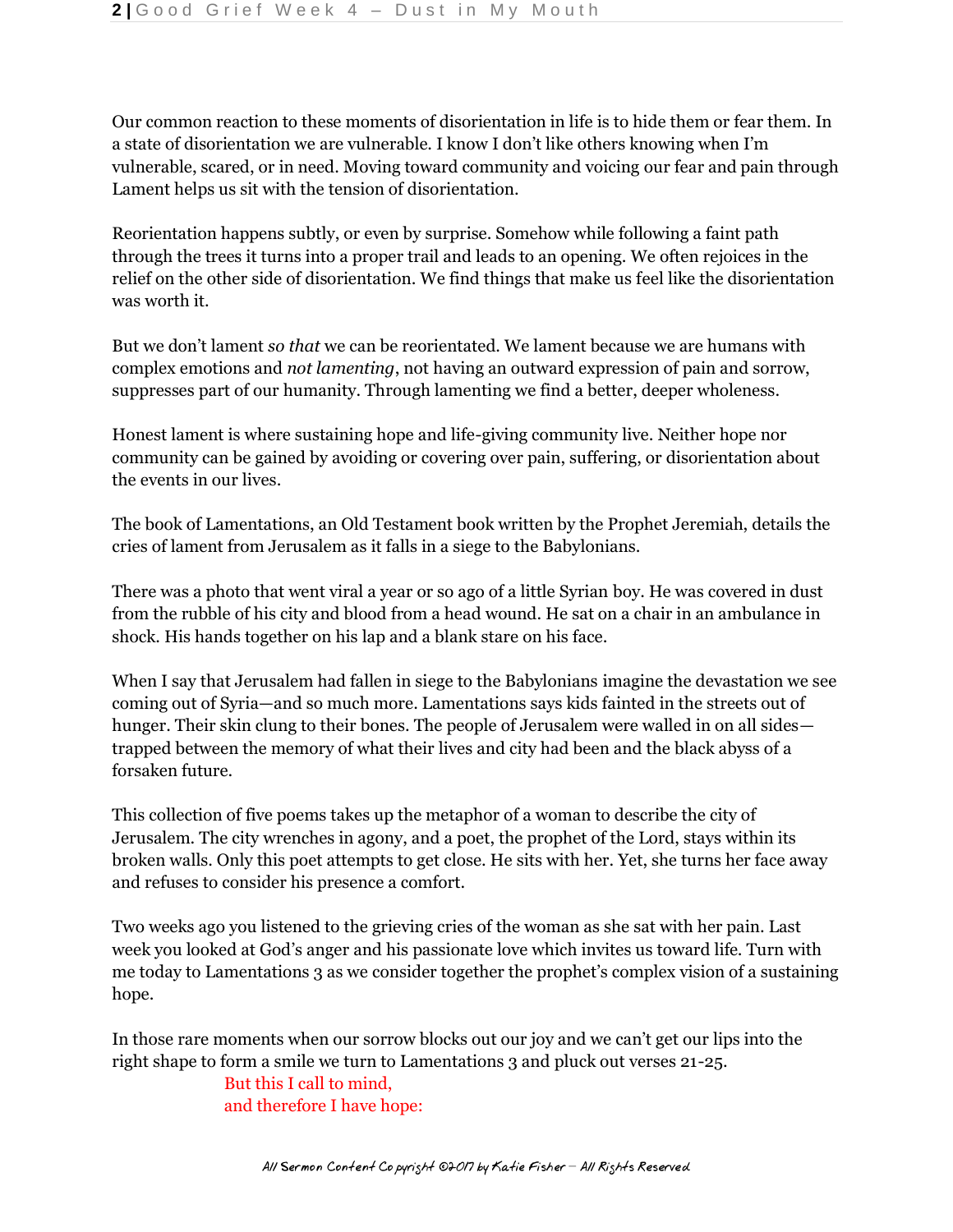The steadfast love of the LORD never ceases; his mercies never come to an end; they are new every morning; great is your faithfulness. "The LORD is my portion," says my soul, "therefore I will hope in him." The LORD is good to those who wait for him, to the soul who seeks him. -- Lamentations 3:21-25

Here, we say, look at this glorious picture of eternal hope in bad times. "Keep your head up and keep praising! God's mercies and love come new every day." We repeat this mantra in a variety of ways.

We pull out this section of Lamentations because it fits with a vision of hope that we like. It fits with the narratives playing around us, a narrative that feeds our fears rather than calling us away from them.

When the man who has lost his wife drops a tear in grief we tell him, "Isn't it beautiful that we don't have to grieve like non-Christians because you know you will see her again?" To the woman wrestling with breast cancer we say, "God gives us trials so he can better use us. He's teaching you something."

We spout off remarks that make us look wise but leave the griever to find God's comfort—alone. We search for a bright side. We mistake the prophet's confession for a profession of silver-lining.

We cast the Poet of Lamentations 3 as a lone hero crying out a confession of trust and confidence in the face of everything around him. We marvel at his strength. Despite his circumstances he goes on confessing an impossible confession. We wish we could hold as strong—alone—against our storms of suffering. Our vision of Jeremiah fashions him as a solitary figure in strength and courage.

I'm from Nebraska. My grandparents lived through the dust bowl and Great Depression. My family scrapbooks contain black and white pictures of dirty faced half clothed kids sitting on the front steps of rundown houses. The people who settled Nebraska were hard-working, get-itdone-by-your-own-grit sort of folks. And with so many ways to die—I can see why. In their world, if you can't help yourself you were a burden. Under those rules you must hide your weaknesses.

We often operate under this notion that the baseline existence of humanity is health, happiness, and ability. And when I am not one of those things I should do everything possible to get back to this sort of status quo position. Anything short of self-sufficiency burdens others and shows vulnerability—which should be avoided at all costs.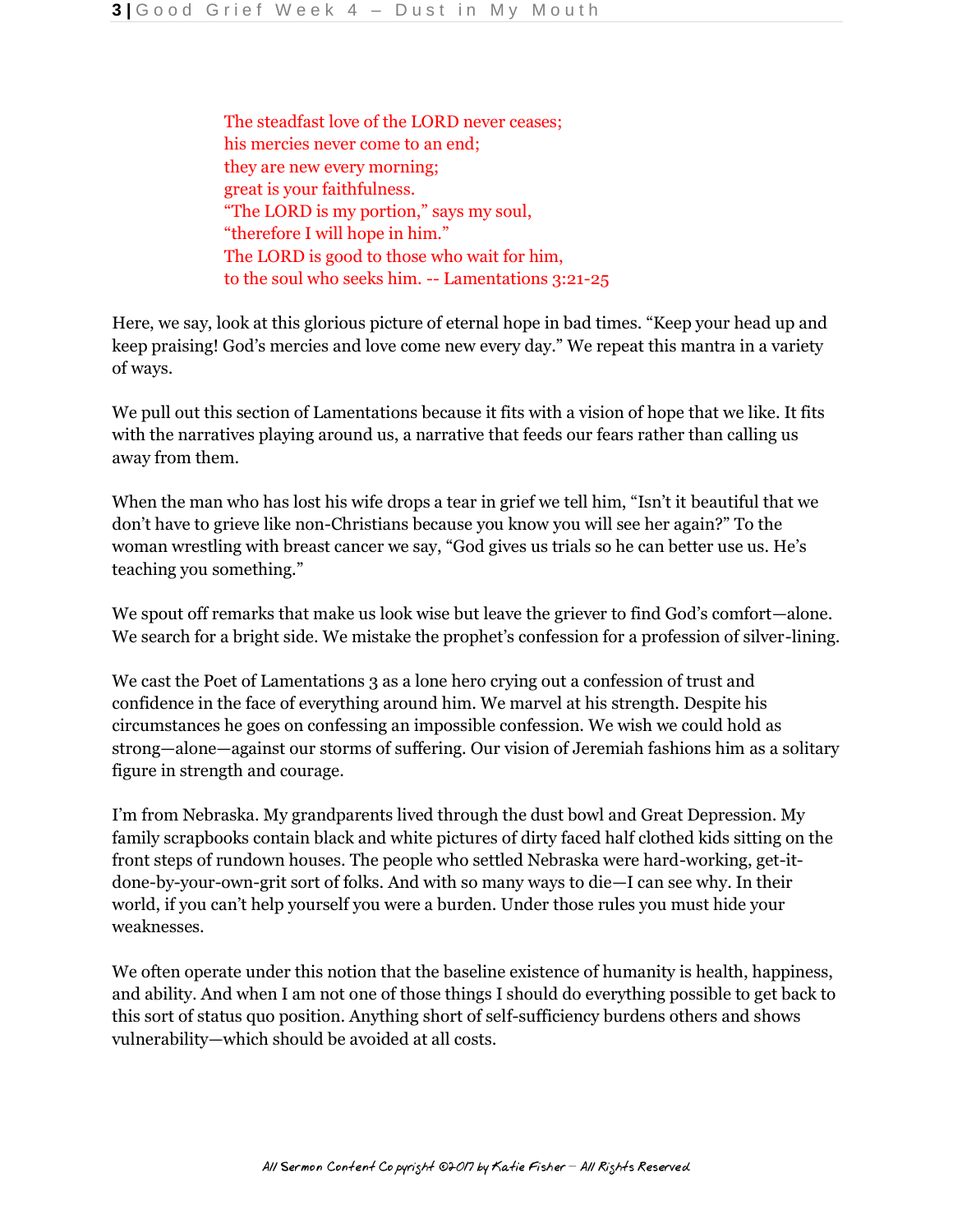Yet, as the Psalmist puts it, life is mostly heartache and pain. And after 70 or even 80 years of this we pass away and are remembered no more. Or as Kevin Kling, a performer and writer said, "If you are able-bodied, it's only a temporary condition."

In my long walk with chronic illness I have often wondered about the substance of hope. For years I sought the false hope that we take from the strong, self-sustaining prophet. I strained after a vision of hope which would fix me so I could take care of myself and wouldn't be a burden. I strained after a vision of hope that required healing so I could return to the status quo and be in need of nothing and no one.

The hope we make from the prophet's confession centers on our ability to focus on the good and ignore the bad. But you may have noticed those 4 verses we read were at the end of the chapter, it took the prophet 20 verses of agony and pain to get to his 4 verses on the faithfulness of God.

Let us listen to the prophet from the beginning of the chapter and allow his words to reshape our vision of the hope.

In Lamentations 3 the prophet steps so fully into the pain of the woman that he bares her experience in his own body. He does not stand back and tell her she got what she deserved. He opens the poem afflicted with the separation he feels from God.

> I am the man who has seen affliction under the rod of his wrath; he has driven and brought me into darkness without any light; surely against me he turns his hand again and again the whole day long. He has made my flesh and my skin waste away; he has broken my bones; he has besieged and enveloped me with bitterness and tribulation; he has made me dwell in darkness like the dead of long ago. He has walled me about so that I cannot escape; he has made my chains heavy; though I call and cry for help, he shuts out my prayer; he has blocked my ways with blocks of stones; he has made my paths crooked. -- Lamentations 3:1-9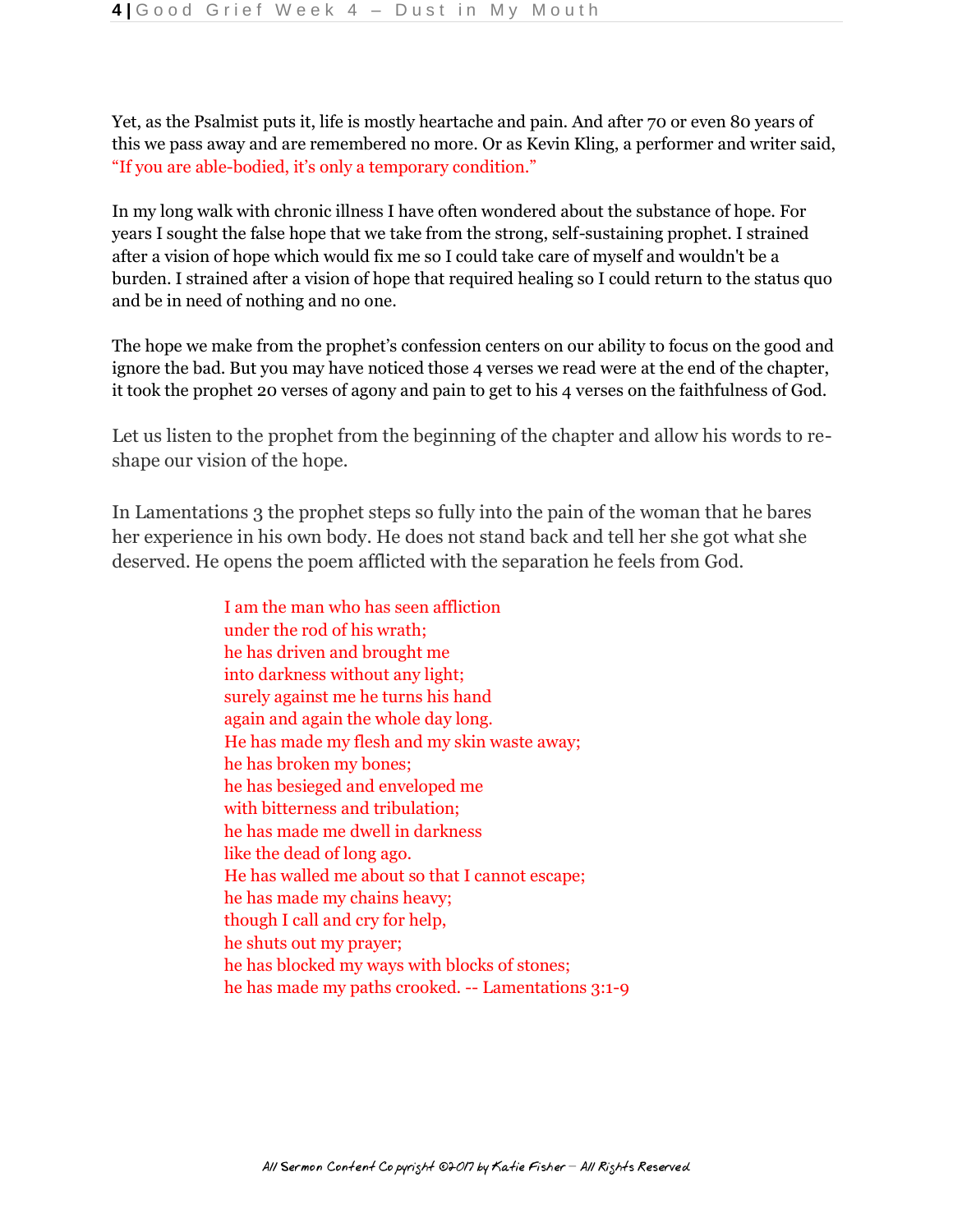His body mutilated and his city destroyed, he cries for help but his prayers blow away unheard. His peers laugh at him. Torn to pieces as if slashed by a wild animal his body fails him. His teeth grind on gravel. He cringes in an ash pile.

He declares that he has forgotten happiness. Endurance and hope both expire. No one comforts him.

In this state he forces himself to recall something to his mind. He declares that the love of the Lord never ends. Just like the day arrives new every morning, so does the Lord's mercy. The Poet sets his soul to wait for the Lord who does not cast off forever.

The prophet proclaims *both* the pain of his reality and the goodness of God. After this comes the most perplexing lines of Lamentations. To the one who waits the prophet says in verse 28-30:

> Let him sit alone in silence when it is laid on him; let him put his mouth in the dust there may yet be hope; let him give his cheek to the one who strikes, and let him be filled with insults. – Lamentations 3:28-30

The prophet calls for the one waiting on God to put his mouth in the dust—there may yet be hope; as if eating the dirt was a move toward hope.

What sort of hope comes from pushing into pain and weakness, into the dust and fragility? The hope I have was taught is to wait in eagerness for God's healing. A sort of waiting where I hide my inabilities until I can rid myself of them.

The panel to the left of the stage here shows my process as I visually worked through the tension of this phrase. It's awkward, fragile, and concerning—yet beautiful and elegant, the move of a dancer.

The prophet calls for the eating of dust because he knows that God works in the mysterious gap between the reality of suffering and the goodness of God's promises and character. And where God is at work**—**hope and life-giving community live.

Like the Poet, Christ knew the goodness of his Father and fully acknowledged the realities of his situation. Christ lived and died in this place of tension.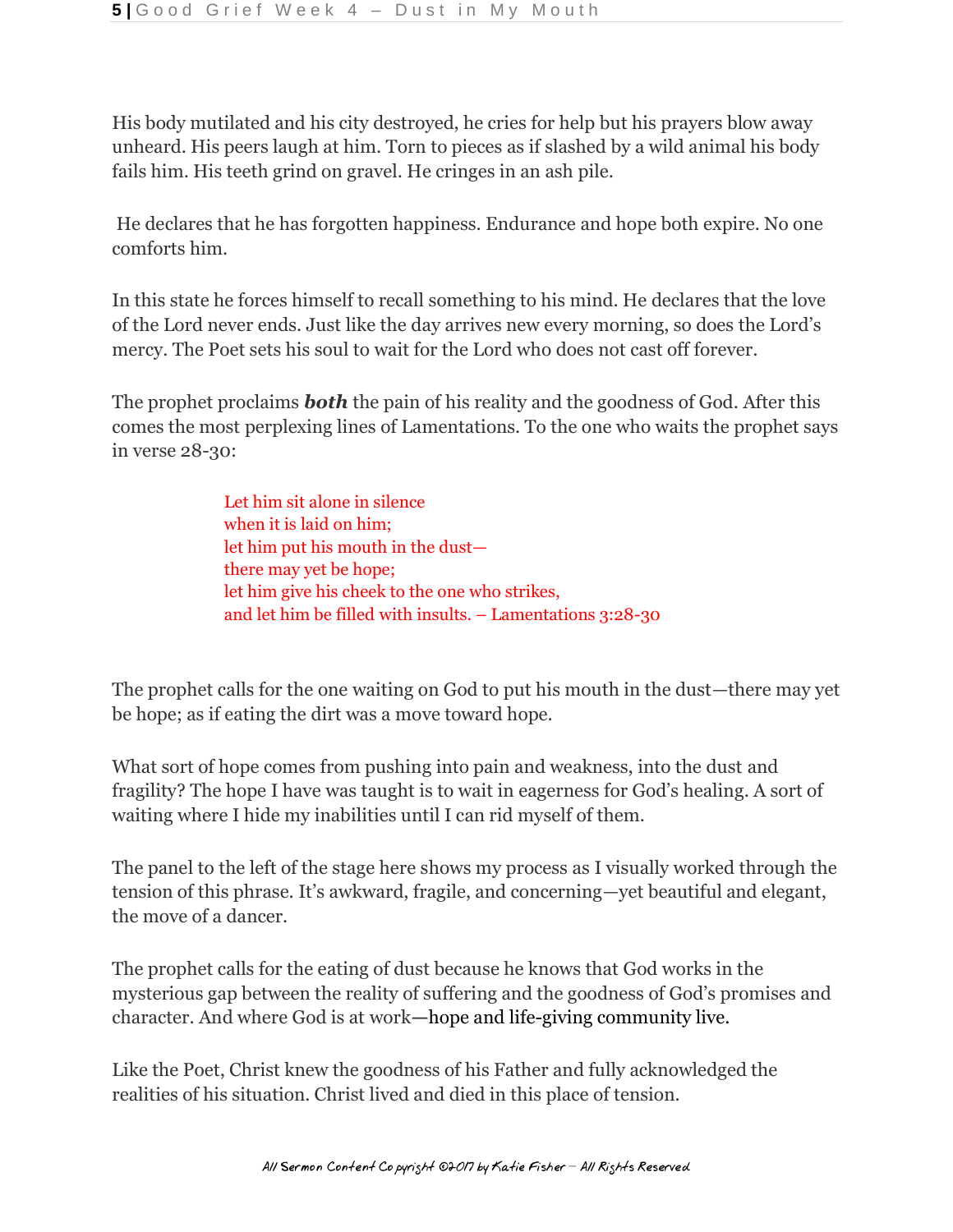In the incarnation, Christ came to us. He lived in houses among us. He slept in beds and ate at tables. He cried our tears in the Garden of Gethsemane and at Lazarus' death, and again when entering Jerusalem at the beginning of the passion week. He, like the Poet of Lamentations 3, took into his own body the experience of those he came to dwell with.

Rather than call out our failures to us from a distance, or blame us for getting what we deserve, he accepted the dust of the earth in his mouth. He accepted the public mockery, his body ripped to pieces as if slashed by a wild animal.

The knife in his side. The tomb.

He lowered himself to the point of licking the earth. He accepted all of it—willingly he laid down his own life to join us fully in ours.

Christ calls us into this mystery when he bids us come and follow him. When we unite with him in his death, we will also unite with him in his life. **Unless** we are united with him in his death, **we will not be** united with him in his life.

I grew up thinking vulnerability and weakness were synonymous and both were bad. I was taught it's better to give than receive and that meant I could never be on the receiving end.

If I needed financial help I should figure it out with my own ingenuity. If I was sick I should carry on and hide it for as long as possible. I once played a basketball game with walking pneumonia.

This hope from personal strength requires just that—strength and power. It fails when medical bills turn into medical debt and loan sharks knock on the door. And it fails for single parents working multiple jobs at minimum wage.

A strong, a sustaining hope, a hope that can uphold me through the most difficult moments of chronic illness is the hope that I don't have to be a strong, self-sufficient, lone hero doing my best to find the silver-lining and ignore my pain.

The hope Christ offers me is one of dust in my mouth. I put dust in my mouth by accepting the fragility of my life and sitting in the tension as Christ joins me in it. In coming to Christ I must confess that I am poor and my bootstraps are broken.

God is silent throughout Lamentations. The woman and the prophet go back and forth in their anger and frustration. God remains voiceless, however, throughout their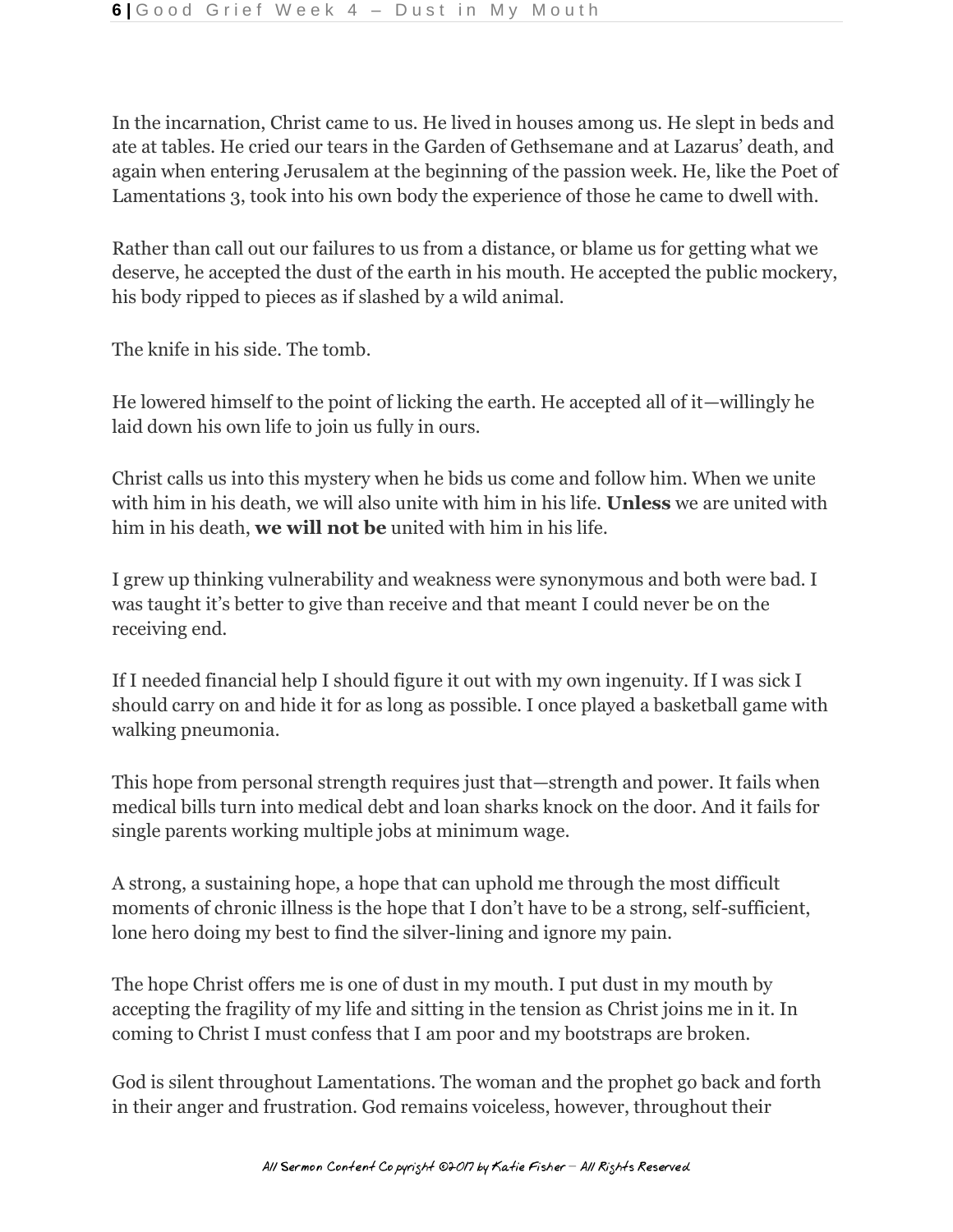accusations. Only here, in Lamentations 3:55-57 does God reply with three words. Jeremiah says,

> "I called on your name, O LORD, from the depths of the pit; you heard my plea, 'Do not close your ear to my cry for help!' You came near when I called on you; you said, 'Do not fear!' -- Lamentations 3:55-57

God's only words of comfort or instruction are "Do not fear!" This doesn't seem very comforting. Or like very good instruction. Jeremiah and the people of Jerusalem have so much to fear.

God's desire for his people in Jerusalem, and for us today, is that we would be in relationship with him and with each other. And, yet, that is the very thing I fear. I'm afraid to be known as a person in need. Afraid that, perhaps, I'm not self-sufficient.

I want Christ to come near to me when I call out to him. He often draws near, however, by sending his body the church. When I stopped praying for healing I started praying for courage to be honest and vulnerable about the reality of pain in my life.

I have learned to be okay with the phrase, "I can't." And I have often heard another voice coming near replying, "I can, what do you need?" But never has that voice be Christ's.

When I listen to God's comfort and instruction to not be afraid I open myself up to receive from his body and be part of it. I enter into the communion with him and with his church. And this I call to mind and therefore I have hope.

## **Examen + Communion**

We approach the Communion Table today to acknowledge our vulnerability and need. In our sin, we are helpless, victims of an impossible, invincible force. And yet Jesus comes to us. He becomes one of us, the divine Spirit of Heaven who takes on a body made of the dust of the earth like us.

This table invites us to share in the meal Jesus shared with his followers the night before he was killed. That night he broke bread and offered it to those at the table as his body, broken for them. Then he took a cup of wine, told us it was his blood poured out for the forgiveness of sin, and passed it to us to drink.